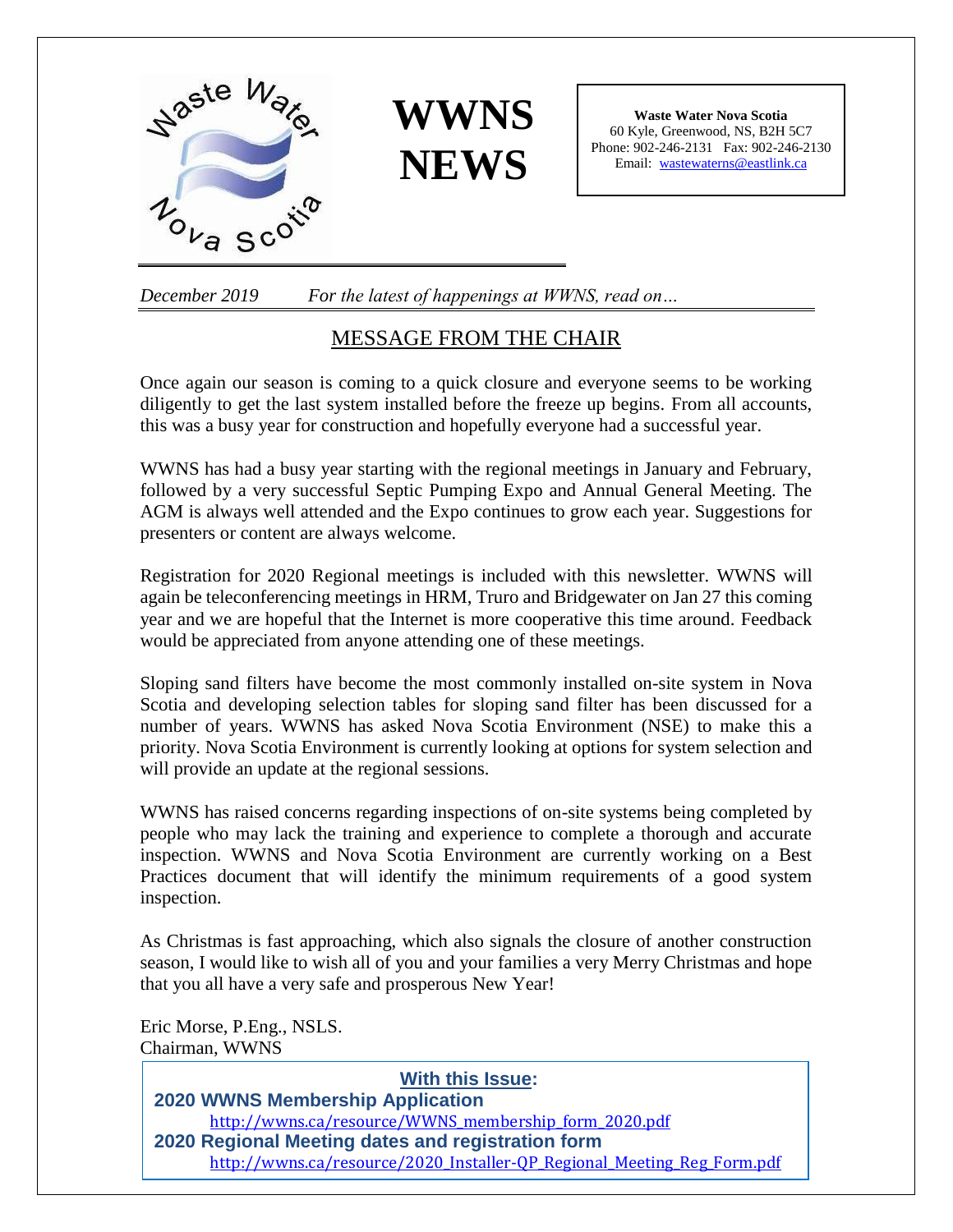## **Installer/QP Regional Meetings for 2020**

WWNS will be holding regional meetings this year throughout the province in January and February for Installers, Qualified Persons and Professional Engineers. A registration form is included with this newsletter. Please choose a date and location that works for you and submit it at your earliest convenience as space is limited at some venues.

There are some changes in the schedule and the delivery of the meetings for 2020. WWNS will be test running video conferencing on January 27 at the Best Western in Truro, Comfort Hotel in Bayer's Lake and the Best Western in Bridgewater.

## **Septic Pumping Expo & Annual General Meeting**

This year's **Septic Pumping Expo & Annual General Meeting** will both be held at the Best Western Glengarry in Truro on April 17/18, 2020. Registration forms will be included with your next newsletter. You may reach the Glengarry at 902-893-4311.

## **2016 - 2019 PDP cycle for Qualified Persons, Septic Pumpers and Portable Restroom Operators**

2019 is the last year of the 4 year cycle for QP's, Septic Pumpers and Portable Restroom Operators. To avoid retaking the training, Qualified Persons must have participated in the PDP program and accumulated a minimum of 100 professional development points. Septic Pumpers and Portable Restroom Operators must have accumulated a minimum of 50 points by the end of 2019.

Point totals are listed on the WWNS website in the members section.

#### **Financing available soon to Nova Scotian's to improve septic systems**

The Department of Municipal Affairs has implemented changes that give Municipalities the authority to offer financing to Nova Scotians to improve septic systems.

Amendments to the Municipal Government Act and the Halifax Regional Municipality Charter will allow all municipalities to offer loans to homeowners in their area who need to install or replace their septic systems. Residents will be able to repay their loan through their property taxes.

This is similar to what was already in place to help replace wells. You can read more about it here:

<https://novascotia.ca/news/release/?id=20191016001>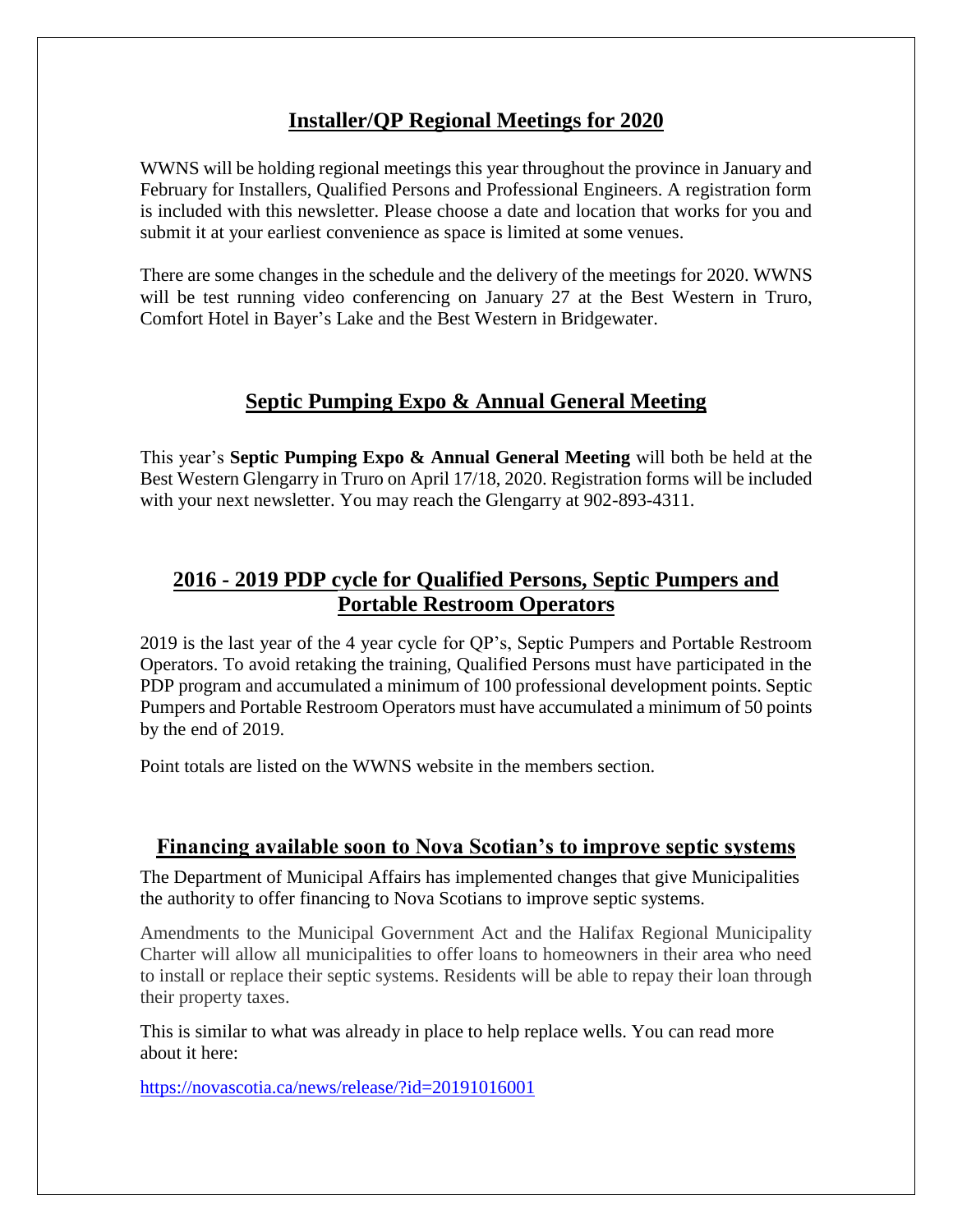# **Provincial On-site System Cost Study**

Nova Scotia Environment initiated an on-site cost review study. Some of you may have been contacted to provide information to help complete this work. Results show that the cost to construct a system in Nova Scotia is consistent with or less than other jurisdictions in Canada. The report and its recommendations will be discussed further in the upcoming WWNS regional sessions.

# **WWNS Board of Directors**

Your current Waste Water Nova Scotia Society Board of Directors are:

**Eric Morse**, Chair, Kings, Annapolis **Emery Peters**, 1<sup>st</sup> Vice, Halifax, Hants **Arthur Backman**, Shelburne, Queens, Lunenburg **Tom Curry**, CB Island, Guysborough, Antigonish **Jonathan Lepper**, Cumberland, Colchester and Pictou **Steve Meuse**, Digby, Yarmouth **David Roy** Halifax, Hants

**Darrell MacKenzie and Mark Jodrey**, representing the Septic Tank Cleaners and Portable Restroom Operators for the province.

The contact information for Board members can be found in the "Contact Us" section of the WWNS website at<http://wwns.ca/contact.php> should you have any comments or issues.

# **WWNS 2019 Bursary Program**

Congratulations to 2019 Bursary recipient Matthew Harris.

Matthew is the son of WWNS member Robert Harris, R&D Excavating in Yarmouth and is enrolled in the Psychology program at Acadia University in Wolfville.